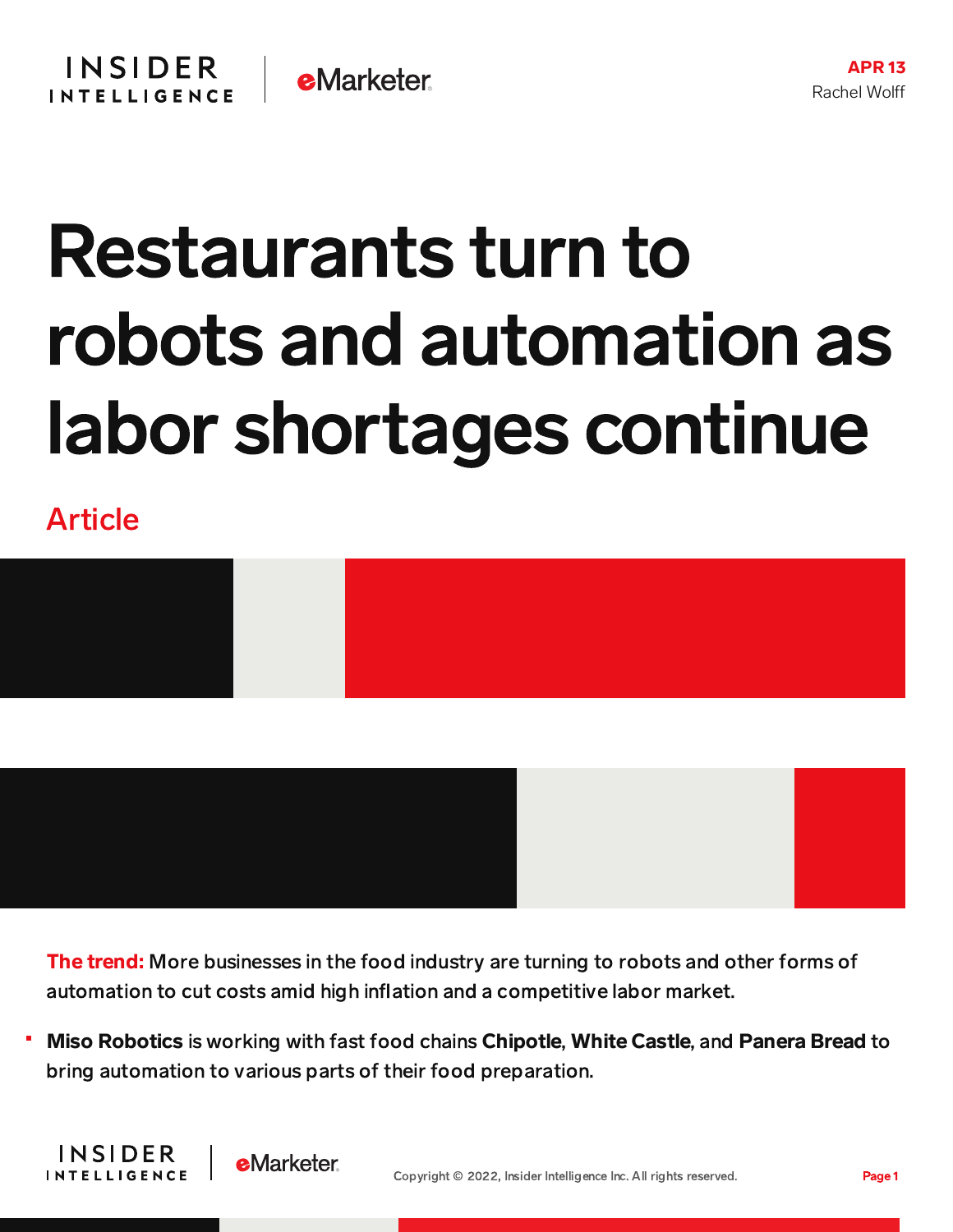Bear Robotics raised \$81 million in funding last month for its hospitality robots, which are used in restaurants, hotels, and senior living facilities, per TechCrunch.

How we got here: Staffing in the restaurant industry is down 6.6% from pre-pandemic levels, per the National Restaurant Association.

- Many restaurants have raised pay and offered sign-on bonuses to lure employees, but struggles remain: Between March 2021 and March 2022, an average of 897,000 people left their jobs in the restaurants and accommodations sector each month, per the Bureau of Labor Statistics.
- Incorporating automation enables restaurants to reduce staff without adversely impacting performance.

## How brands are using automation:

**INSIDER** 

**INTELLIGENCE** 

**eMarketer** 

- Chipotle is currently testing "Chippy," a robot that can cook and season tortilla chips.
- White Castle is implementing "Flippy 2," a burger-flipping robot that can also cook fries and chicken, in 100 more locations this year.
- Panera Bread is using Miso Robotics' CookRight Coffee system to monitor coffee temperature and volume, and alert staff when a new batch is needed.
- McDonald**'**s has had self-service ordering stations at its stores since 2020, and is testing automated drive-thru ordering.

Analyst insight: For fast-food chains especially, automation can help provide the convenience and consistency that customers expect. "Efficiency and ease are two components that are important to the customer experience, and this type of service offering is spot on," said Patty Soltis, eMarketer principal analyst at Insider Intelligence. "It is a win-win as the restaurant will be adding value to the customer experience and finding savings with labor costs."

The customer is always right: Despite the benefits of automation for restaurants, customers are mostly unenthused.

Ξ Almost one-third (32%) of diners say they prefer not to see robots making their food, while nearly 30% would be skeptical if they saw robots preparing meals or delivering food, [per](https://www.restaurantdive.com/news/one-third-of-diners-dont-want-to-see-robots-prepare-their-food/621721/) data from Big Red Rooster.